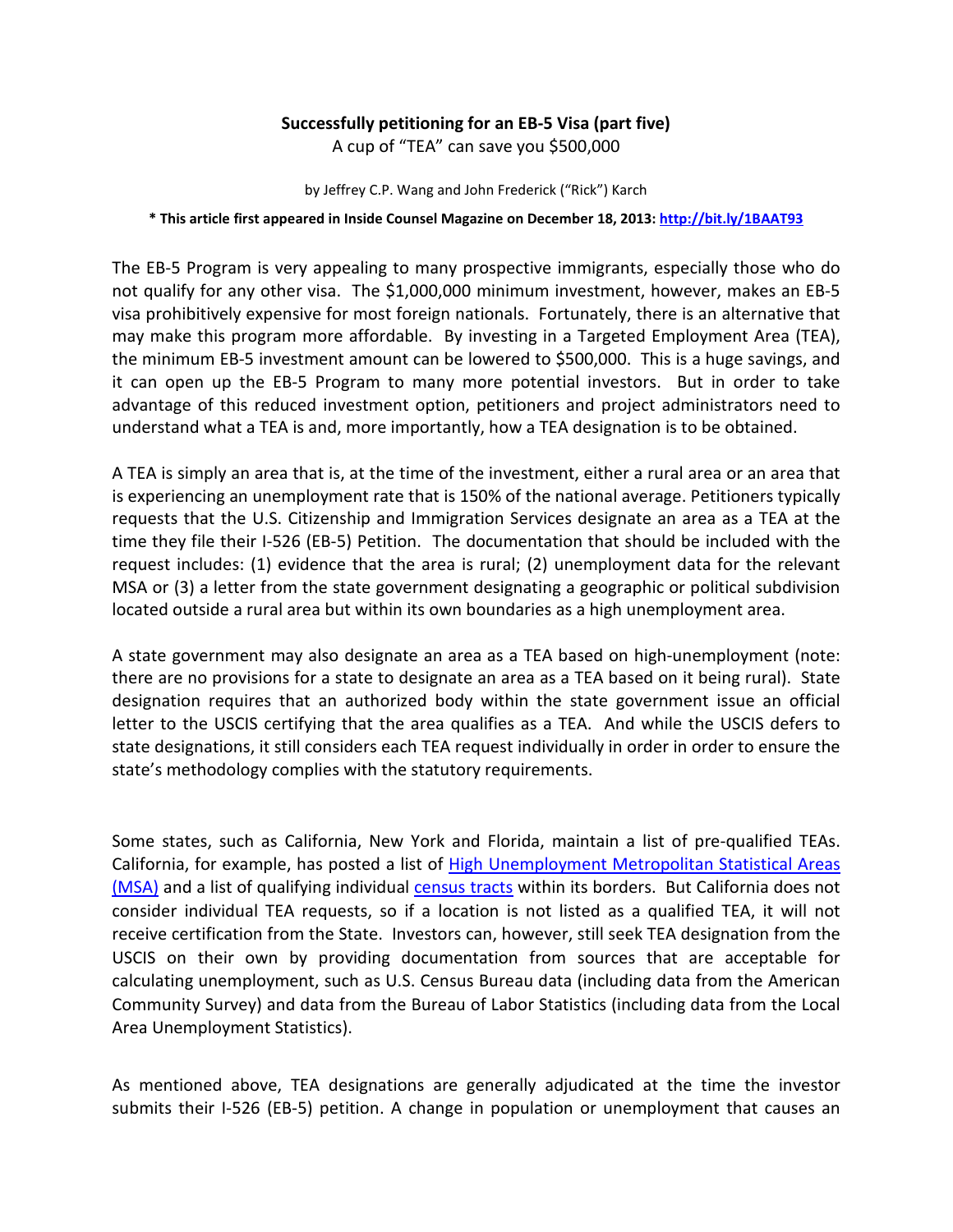area to lose its TEA designation *after* the submission of the I-526 will not adversely affect the petition (i.e. require an additional \$500,000 investment). However, if a Regional Center receives a TEA designation but then loses it prior to the filing of the petitioner's I-526, the reduced investment provision will not apply and the petitioner will need to make the full \$1 million investment. Petitioners would be wise, therefore, to request that the Regional Center provide its most current TEA designation letter.

Clearly, the purpose of TEAs is to encourage foreign investment in areas that are in greatest economic need. Investors must consider, however, that investing in an economically depressed location may entail a heightened level of risk. EB-5 petitioners should therefore conduct a thorough cost/risk/benefit analysis, and seek guidance from objective counsel, before deciding on whether or not to "have a cup of TEA" with their EB-5 investment.

About the Author Jeffrey Wang



Jeffrey C.P. Wang is the managing partner and founder of WHGC, P.L.C. Mr. Wang's practice focuses on handling the legal concerns of international and domestic corporations. In addition to his J.D., Mr. Wang has two advanced Masters of Law Degrees from the University of Washington and the Southern Methodist University School of Law. [JeffreyWang@WHGCLaw.com](mailto:JeffreyWang@WHGCLaw.com)

About the Author John Frederick (Rick) Karch